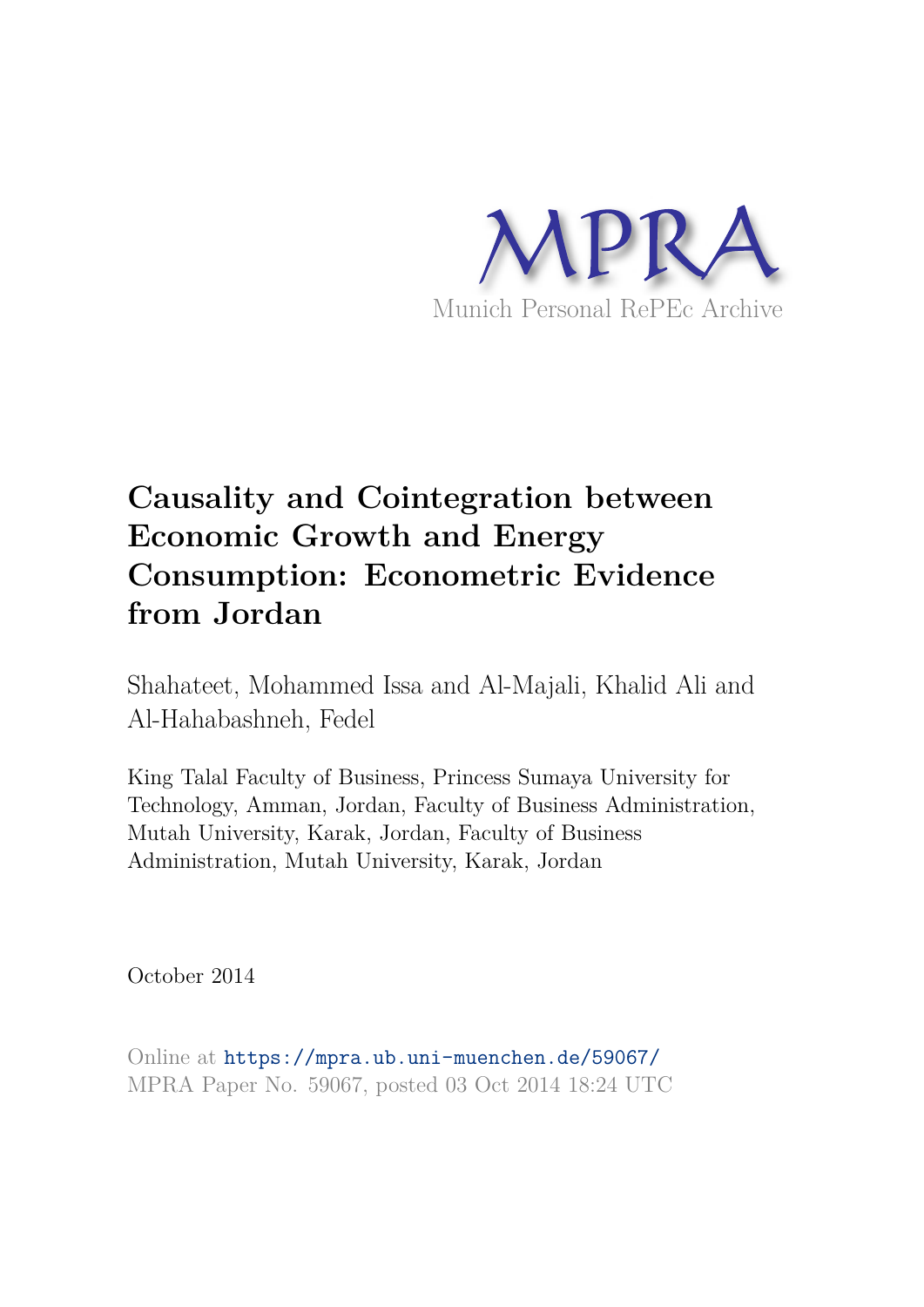# Causality and Cointegration between Economic Growth and Energy Consumption: Econometric Evidence from Jordan

Mohammed Issa Shahateet $^{\rm l}$ , Khalid Ali Al-Majali $^{\rm 2}$  & Fedel Al-Hahabashneh $^{\rm 2}$ 

<sup>1</sup> King Talal Faculty of Business, Princess Sumaya University for Technology, Amman, Jordan

<sup>2</sup> Faculty of Business Administration, Mutah University, Karak, Jordan

Correspondence: Mohammed Issa Shahateet, Princess Sumaya University for Technology, King Talal Faculty of Business, Amman 11941, Jordan. Tel: 962-777-804-848. E-mail: msh@psut.edu.jo

| Received: July 3, 2014     | Accepted: July 24, 2014                       | Online Published: September 25, 2014 |
|----------------------------|-----------------------------------------------|--------------------------------------|
| doi:10.5539/ijef.v6n10p270 | URL: http://dx.doi.org/10.5539/ijef.v6n10p270 |                                      |

# **Abstract**

This paper aims at determining the relationship between economic growth and energy consumption in Jordan within the neo-classical productivity theory framework where capital, labour and energy are treated as separate production factors. It constructs an econometric model using annual time series data covering the period 1970– 2011. After estimating the parameters of the model, it uses causality tests to examine the existence and direction of causality between output growth and production factors including energy consumption. Empirical findings suggest that there exists Granger causality running from GDP to energy consumption, but there is no Granger causality running from energy consumption to GDP. The implication being that energy supply constraints could be introduced with little or no impact on economic growth. This unidirectional causality provides empirical evidence that Jordan is a less energy-dependent economy. Such findings undermine the theory of energy conservation policies and support the Government policies that aim at raising the prices of energy and reducing public demand for energy consumption mainly to reduce the deficit of government budget, foreign debt, and its services.

**Keywords:** unit root, causality, cointegration, energy consumption, economic growth, Jordan

# **1. Introduction**

Jordan is among the highest in the world in its dependency on foreign energy sources. During 2002–2012 more than 95% of the country's energy needs were imported. The meagre resource of energy along with the lack of prospects of oil makes Jordan extremely vulnerable to exogenous energy supply shocks. Furthermore, steadily rising energy demand for expensive crude oil have made it necessary for Jordan to follow a policy of energy conservation to reduce government debt by reducing energy subsidies and direct more inputs to boost economic growth.

Electricity consumption has been growing at a higher pace compared to economic growth due to increasing urbanization, industrialisation, and rural electrification. High prices of oil and the capacity in electric generation with low operating costs have also led to high electricity usage level. From 1970 to 1974, the electricity consumption increased by 15.5% annually. This pattern continued even at higher rates during the 80's and 90's. Figures that are more recent reveal that during 2001–2011 the average annual growth in electricity consumption was almost 7%. In addition, the per capita energy consumption has also followed an overall upward trend, Central Bank of Jordan (2012). More recent years, 2010–2012, had experienced the most difficult times for the energy and electricity sector in Jordan due to the political conditions in the region which in turn contributed to increasing challenges facing this sector since Jordan imports more than 97% of its oil needs and that about 80% of electric power generated in Jordan depends on imported natural gas. In spite of these challenges, energy sector in Jordan has been able to continue its achievements and keep pace with recent and rapid developments by meeting the growing demand for different energy sources in general and electric power in particular. However, it has become urgent to find the appropriate solutions to face this fact in the light of the comprehensive national strategy of energy sector and the future vision derived from it which includes the need to utilize local energy sources depending on oil shale, uranium, use nuclear energy instead of oil to generate electric power, increase renewable energy sources projects, reinforce regional interconnection projects, and create opportunities for the private sector to invest in infrastructure projects of energy sector. This strategy seeks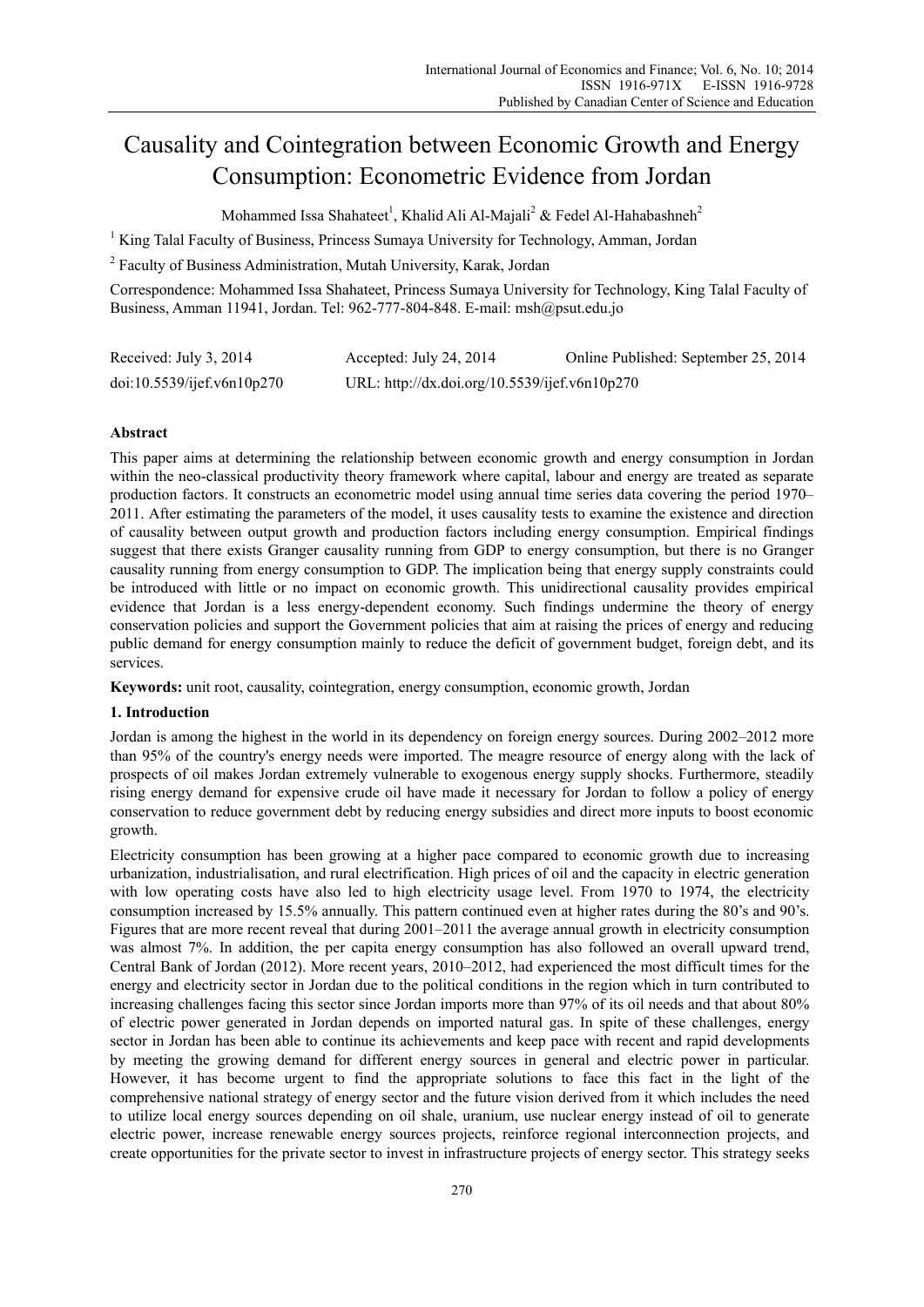to increase reliance on local and renewable energy from 4% in the current year to 13% in 2016, then to 39% in 2020, National Electric Power Company (2012, pp. 11–17). The paper contributes to the existing literature because the analysis focuses on a small developing country, Jordan, which has not been studied, from this angle, before.

#### **2. Review of Literature**

Many studies have addressed the relationship between energy consumption and economic growth for several countries using different models. The results of these studies reached fairly inconclusive, and sometimes controversial, results concerning the exact nature and direction of the relationship between energy and economic growth. The main differences identified were type of analysis, time span, the time periods examined, the econometric approaches and the variables included in the estimations, level of economic growth in different countries, and method of estimation. Another potential reason for the differences in the results of these studies is the degree of availability of data specific for the country, Inglesi-Lotz and Pouris (2013). This gives rise for further research to guide economic theories and plans to generate economic development. The major part of empirical research that was devoted to test causality and relationship between energy consumption and economic growth could be divided into four categories, hence assuming four hypotheses, Chang and Carballo (2011).

#### *2.1 Neutrality Hypothesis*

This hypothesis assumes no causality between energy consumption and economic growth. Its implication is that energy conservation will not lead to economic growth and economic growth is independent from energy use. The neutrality hypothesis is supported by many recent studies including Stern and Enflo (2013), Ozturk and Acaravci (2011), Ozturk and Acaravci (2010), Warr and Ayres (2010), Apergis and Payne (2009c), Halicioglu (2009), Soytas and Sari (2009), Chiou-Wei, Chen and Zhu (2008), Jobert and Karanfil (2007), Lee (2006), Soytas and Sari (2006a), Fata, Oxley and Scrimgeour (2004) and Soytas and Sari (2003).

#### *2.2 Conservation Hypothesis*

This hypothesis postulates that a one-way directional causality runs from GDP to energy consumption. This implies that energy conservation policies may be implemented with little or no adverse effects on economic growth. However, it is possible that a growing economy constrained by political, infrastructural, or mismanagement of resources could generate inefficiencies and the reduction in the demand for goods and services, including energy consumption. The running causality from GDP to energy consumption was demonstrated by Baranzini et al. (2013), Damette and Seghir (2013), Ouedraogo (2013), Azlina (2012), Haghnejad and Dehnavi (2012), Adom (2011), Abbasian, Nazary and Nasrindoost (2010), Jamil and Ahmad (2010), Khan and Qayyum (2009), Mehrara (2007), Mozumder and Marathe (2007), Al-Iriani (2006), Tehranchian (2006), Yoo (2006), Hatemi-J and Irandoust (2005), Narayan and Smyth (2005), Jumbe (2004) and Oh and Lee (2004b).

# *2.3 Growth Hypothesis*

This hypothesis supports a uni-directional causality running from energy consumption to economic growth. The implication is that restrictions on the use of energy may adversely affect economic growth while increases in energy consumption may contribute to economic growth. This hypothesis is demonstrated by Damette and Seghir (2013), Javid, Javid and Awan (2013), Ouedraogo (2013), Solarin and Shahbaz (2013), Acaravci and Ozturk (2012), Haghnejad and Dehnavi (2012), Shahiduzzaman and Alam (2012), Kouakou (2011), Mazbahul and Nazrul (2011), Chandran et al. (2010), Chang (2010), Odhiambo (2010), Yoo and Kwak (2010), Apergis and Payne (2009b), Akinlo (2009), Bowden and Payne (2009), Odhiambo (2009a, 2009b), Erdal, Erdal and Esengun (2008), Lee and Chang (2008), Narayan and Smyth (2008), Ang (2007), Ho and Siu (2007), Mahadevan and Asafu-Adjaye (2007), Yuan *et al*. (2007), Zhou and Chau (2006), Lee (2005), Lee and Chang (2005), Yoo (2005), Fatai Oxley and Scrimgeour (2004), Ghali and El-Sakka (2004), Morimoto and Hope (2004), Paul and Bhattacharya (2004), Shiu and Lam (2004), Wolde-Rufael (2004) and Soytas and Sari (2003).

# *2.4 Feedback Hypothesis*

Feedback hypothesis assumes a bi-directional causality between energy consumption and economic growth. It implies that any energy conservation policy will adversely affect the economic output, while an increase in the economic output will increase the level of energy consumption. This hypothesis of causal relation between energy consumption and economic growth was demonstrated by many authors including Belaid and Abderrahmani (2013), Hu and Lin (2013), Tang and Tan (2013), Shahbaz and Lean (2012), Zhang and Yang (2012), Kouakou (2011), Ouédraogo (2010), Apergis and Payne (2009a), Belloumi (2009), Erdal, Erdal and Esengun (2008), Lee et al. (2008), Chen, Kou and Chen (2007), Lee and Chang (2007), Mahadevan and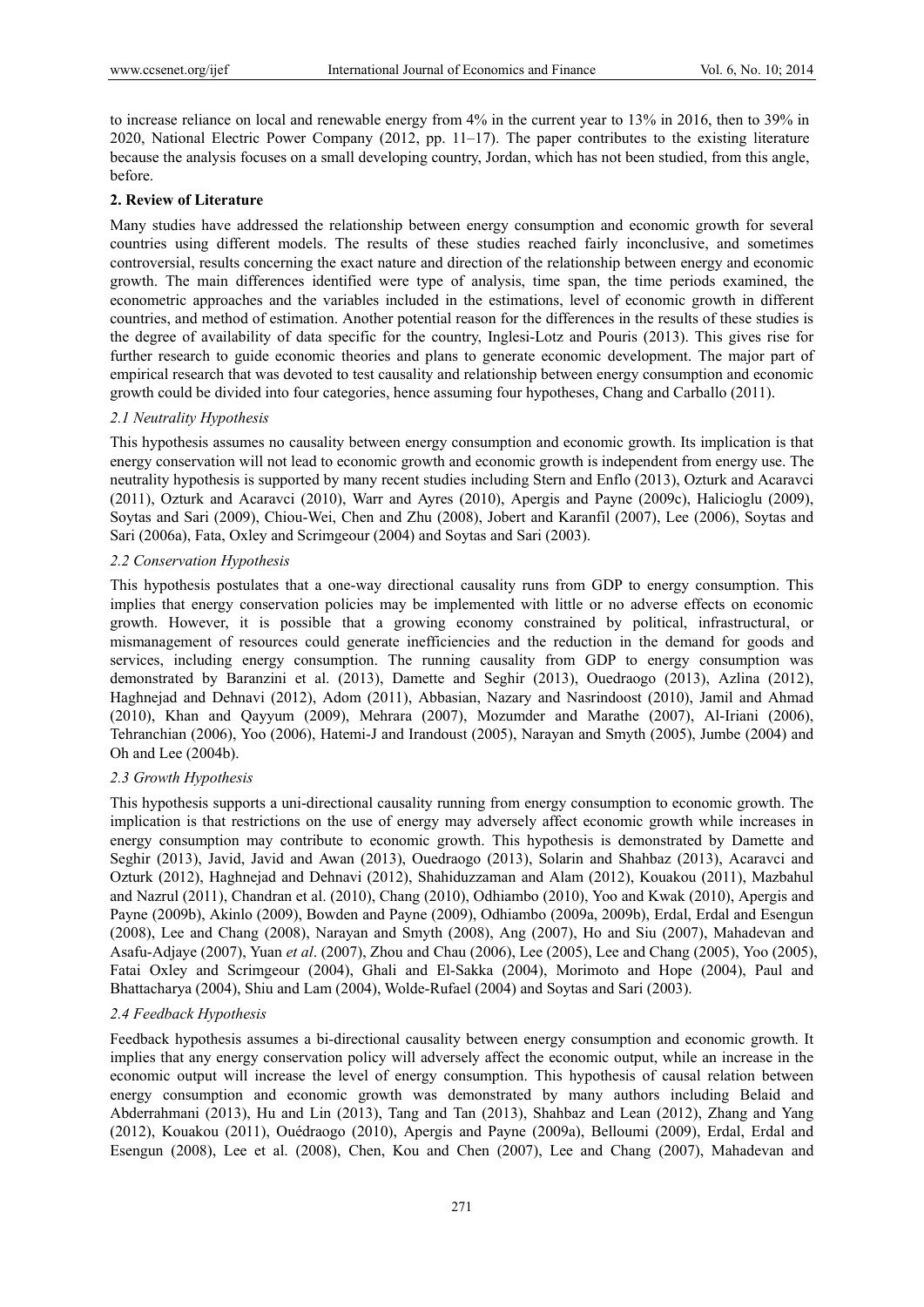Asafu-Adjaye (2007), Squalli (2007), Zhang and Li (2007), Soytas and Sari (2006b), Yoo (2006), Zhou and Chau (2006), Fatai, Oxley and Scrimgeour (2004), Ghali and El-Sakka (2004), Jumbe (2004), Oh and Lee (2004a) and Paul and Battacharya (2004).

#### **3. Methodology and Data**

The analysis depends on investigating the causal relationship among energy consumption, labour, capital, and economic growth, by using Jordanian annual time series data for the period 1970–2011. Before conducting the cointegration analysis, we conduct a unit root test for the variables of the model. We adopt two different tests, namely those of Augmented Dicky-Fuller (ADF) and Phillips-Perron (PP). For specifying the cointegrating of the equations of the model, we applied Johansen's cointegration test in two forms: linear deterministic trend and no deterministic trend. Finally, to determine the existence and direction of causality among the variables of the model we applied Granger causality test with constant term and no trend.

# **4. The Model**

Following Ghali and El-Sakka (2004), Oh and Lee (2004a) and many others, we start with a modified form of the aggregate output function as follows

$$
Y_t = f(K_t, L_t, E_t) \tag{1}
$$

Where *Y* is the aggregate output, *K* is capital, *L* is labour, and *E* is energy consumption. Maintaining linearity and following the neo-classical productivity theory, we basically depend on a modified form of production function as follows

$$
GDP_t = \alpha_0 + \alpha_1 K_t + \alpha_2 L_t + \alpha_3 E_t + \varepsilon_t \tag{2}
$$

The choice of a model which is based on the neo-classical productivity theory is meant to enrich the analysis of the relationship among the aggregate output and its factors of input, considering not only the energy variable but also capital and labor. As noted by Ghali and El-Sakka (2004), whether proposition of neutrality of energy in income determination is true or not, it is best to be tested in a neo-classical aggregated production framework taking capital, labor, and energy as separate inputs. Accordingly, we propose the following model:

$$
\Delta GDP_t = \alpha_0 + \sum_{i=1}^n \alpha_{1i} \Delta GDP_{t-i} + \sum_{i=0}^n \alpha_{2i} \Delta K_{t-i} + \sum_{i=0}^n \alpha_{3i} \Delta L_{t-i} + \sum_{i=0}^n \alpha_{4i} \Delta E_{t-i} + u_1
$$
(3a)

$$
\Delta K_t = \beta_0 + \sum_{i=1}^n \beta_{1i} \Delta K_{t-i} + \sum_{i=0}^n \beta_{2i} \Delta GDP_{t-i} + \sum_{i=0}^n \beta_{3i} \Delta L_{t-i} + \sum_{i=0}^n \beta_{4i} \Delta E_{t-i} + u_2
$$
(4a)

$$
\Delta L_t = \gamma_0 + \sum_{i=1}^n \gamma_{1i} \Delta L_{t-i} + \sum_{i=0}^n \gamma_{2i} \Delta GDP_{t-i} + \sum_{i=0}^n \gamma_{3i} \Delta K_{t-i} + \sum_{i=0}^n \gamma_{4i} \Delta E_{t-i} + u_3 \tag{5a}
$$

$$
\Delta E_t = \delta_0 + \sum_{i=1}^n \delta_{1i} \Delta E_{t-i} + \sum_{i=0}^n \delta_{2i} \Delta GDP_{t-i} + \sum_{i=0}^n \delta_{3i} \Delta K_{t-i} + \sum_{i=0}^n \delta_{4i} \Delta L_{t-i} + u_4
$$
(6a)

For testing cointergration with linear deterministic trends, the above model can simply be written as:

$$
\Delta GDP_t = \alpha_0 + \sum_{i=1}^n \alpha_{1i} \Delta GDP_{t-i} + \sum_{i=0}^n \alpha_{2i} \Delta K_{t-i} + \sum_{i=0}^n \alpha_{3i} \Delta L_{t-i} + \sum_{i=0}^n \alpha_{4i} \Delta E_{t-i} + \alpha_5 t + u_1 \tag{3b}
$$

$$
\Delta K_t = \beta_0 + \sum_{i=1}^n \beta_{1i} \Delta K_{t-i} + \sum_{i=0}^n \beta_{2i} \Delta GDP_{t-i} + \sum_{i=0}^n \beta_{3i} \Delta L_{t-i} + \sum_{i=0}^n \beta_{4i} \Delta E_{t-i} + \beta_5 t + u_2
$$
 (4b)

$$
\Delta L_t = \gamma_0 + \sum_{i=1}^n \gamma_{1i} \Delta L_{t-i} + \sum_{i=0}^n \gamma_{2i} \Delta GDP_{t-i} + \sum_{i=0}^n \gamma_{3i} \Delta K_{t-i} + \sum_{i=0}^n \gamma_{4i} \Delta E_{t-i} + \gamma_5 t + u_3
$$
 (5b)

$$
\Delta E_t = \delta_0 + \sum_{i=1}^n \delta_{1i} \Delta E_{t-i} + \sum_{i=0}^n \delta_{2i} \Delta GDP_{t-i} + \sum_{i=0}^n \delta_{3i} \Delta K_{t-i} + \sum_{i=0}^n \delta_{4i} \Delta L_{t-i} + \delta_5 t + u_4
$$
 (6b)

For simplicity, *n* represents the maximum number of lags which is not necessarily fixed for each variable but determined by the estimation method (Least Squares) based on Schwarz Information Criterion (SIC). Small Greek letters  $(\alpha, \beta, \gamma \text{ and } \delta)$  are coefficients to be estimated, and *u*'s are stochastic errors.

# **5. Empirical Results and Discussion**

Empirical findings regarding the direction of causality have significant policy implications. If the findings confirm that causality runs one-way from energy to economic growth then this implies that the economy, under study, is an energy-dependent economy. Moreover, energy is a stimulus for economic growth, implying that energy conservation plans may slow down economic growth. On the other hand, a unidirectional causality running from economy to energy consumption provides empirical evidence that the economy, under study, is a less energy-dependent economy. Such findings undermine the theory of energy conservation policies. More precisely, energy rationing may be implemented with little or no impact on economic growth. If there is no causality between energy consumption and economic growth, which is a rare and, probably, an old case, then a country can carry out energy conservation policies with no or little effect on economic growth. For such policies to work in the Jordanian case, this study provides empirical evidence through several tests including unit root test, cointegration and causality test.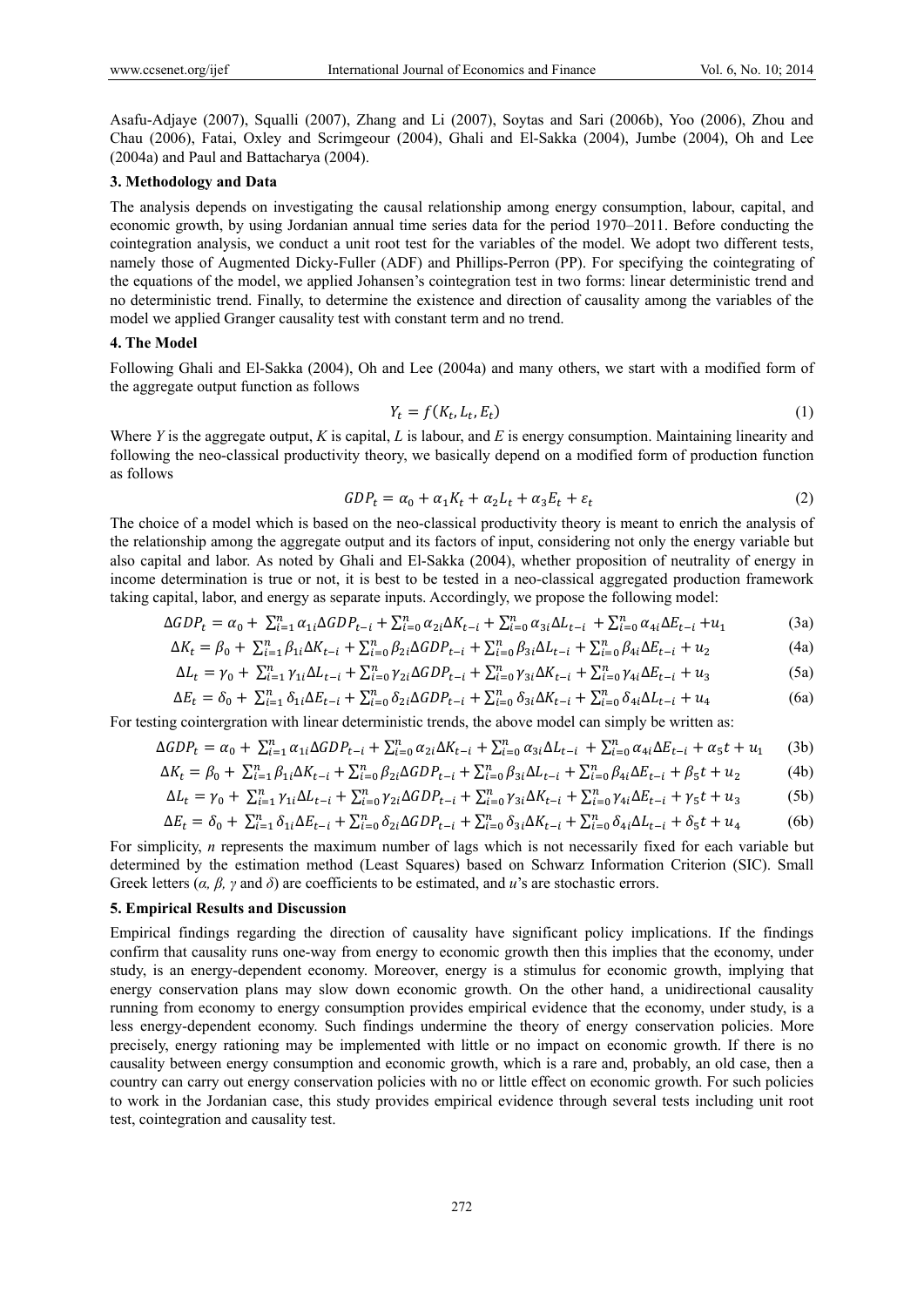#### *5.1 Unit Root Test*

In order to have robust results, we conducted two different unit root tests, namely Augmented Dickey–Fuller (ADF) and Phillips–Perron (PP). The results of unit root tests or stationarity properties of all model variables along with the number of lag lengths are presented in Table 1. The unit root tests for both level and first difference forms are performed including a constant without linear trend. A linear trend needs only be included if the variables in level have a second trend. This is not the case for our variables. The null hypothesis that a variable has a unit root is rejected for values of t-statistics greater than or equal to their corresponding critical (or tabled) t-values.

As can be seen, only the t statistics for *GDP* are greater than their corresponding critical values at the 5% level from both ADF and PP tests, suggesting that the variables *K*, *L*, and *E* are nonstationary in their level forms implying the need for stationarity testing for the variables in their first differences. The results of the first differenced variables *K*, *L*, and *E* show that ADF and PP test statistics for all the variables are less than their critical values at 5% levels, notice negative values of t or adjusted t statistics. The results show that all the variables are stationary after differencing once, suggesting that all the variables are integrated of order I(1) except for *GDP* which is stationary at its level which is integrated of order I(0). The two tests almost unanimously indicate that all the variables are non-stationary in their level data except for *GDP* (with or without trend). However, the stationarity property is found in the first difference of the variables (with constant and without trend) at the 5% level.

| Level form                            | GDP             | K               | L               | Е               |
|---------------------------------------|-----------------|-----------------|-----------------|-----------------|
| Augmented Dicky-Fuller test statistic | 8.499(0)        | 3.461(9)        | 0.635(1)        | $-0.449(0)$     |
| Phillips-Perron test statistic        | 8.224(1)        | 1.353(3)        | 1.326(3)        | $-0.467(2)$     |
| Significance level                    | Critical values | Critical values | Critical values | Critical values |
| $1\%$                                 | $-3.601$        | $-3.654$        | $-3.605$        | $-3.601$        |
| $5\%$                                 | $-2.935$        | $-2.957$        | $-2.937$        | $-2.935$        |
| 10%                                   | $-2.606$        | $-2.617$        | $-2.607$        | $-2.606$        |
|                                       |                 |                 |                 |                 |
| First difference                      | GDP             | K               | L               | Е               |
| Augmented Dicky-Fuller test statistic | $-0.466(1)$     | $-4.457(0)$     | $-3.549(0)$     | $-5.941(0)$     |
| Phillips-Perron test statistic        | $-2.059(3)$     | $-4.562(4)$     | $-3.519(2)$     | $-5.947(2)$     |
| Significance level                    | Critical values | Critical values | Critical values | Critical values |
| $1\%$                                 | $-3.610$        | $-3.606$        | $-3.606$        | $-3.601$        |
| 5%                                    | $-2.939$        | $-2.937$        | $-2.937$        | $-2.935$        |

Table 1. Empirical results of unit root test

*Note. GDP* and *K* are in real terms. For Augmented Dicky-Fuller test statistics, the numbers in parentheses are lag length which is selected automatically based on assumed maximum lag length of 9. For Phillips-Perron test statistics, the numbers in parentheses are bandwidths (Newey-West automatic) using Bartlett kernel.

#### *5.2 Co-Integration*

Cointegration analysis has been carried out to investigate the long-run cointegration among the variables of the model. In this study, we applied unit root tests to the residuals obtained from OLS estimation. To establish if the variables are cointegrated, the ADF unit roots test was applied on the residuals from the three equations, where *E* was regressed on each of the variables *GDP*, *K* and *L*. Table 2, Table 3, Table 4 and Table 5 present the results from this analysis. When testing for cointegration among the variables using Trace tests with no linear deterministic trend, shown in Tables 2 and 3, we arrive at the conclusion that there is one cointegrating equation using Trace test and two cointegrating equations using Maximum Eigenvalue method, as assumed in equations  $(2a)$ ,  $(3a)$ ,  $(4a)$ , and  $(5a)$ .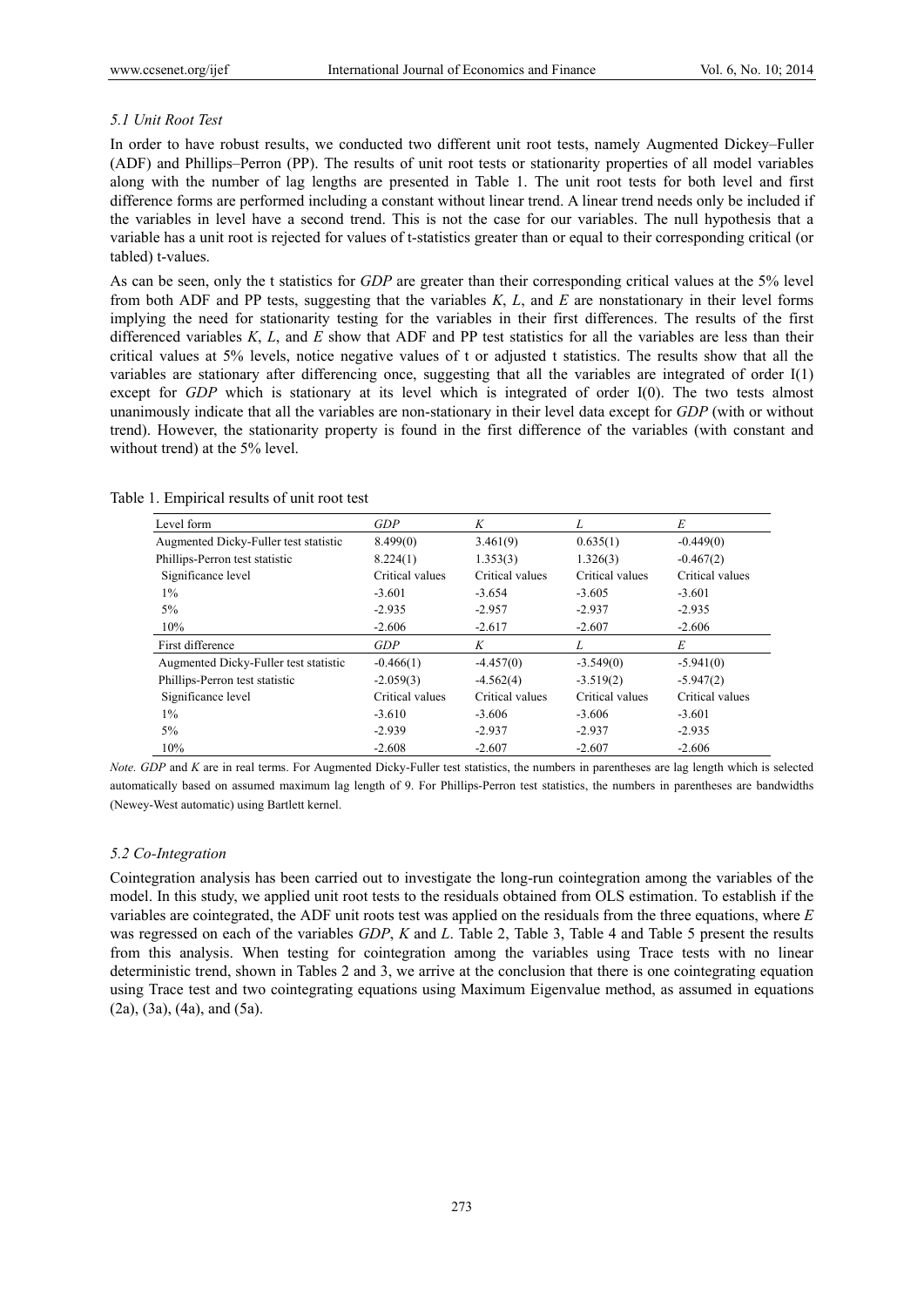| Hypothesized      |            | Trace     | 0.05           | $Prob.**$ |
|-------------------|------------|-----------|----------------|-----------|
| No. of $CE(s)$    | Eigenvalue | Statistic | Critical Value |           |
| None <sup>*</sup> | 0.738173   | 77.85327  | 40.17493       | 0.0000    |
| At most 1         | 0.380375   | 24.25045  | 24.27596       | 0.0504    |
| At most 2         | 0.089771   | 5.104784  | 12.32090       | 0.5530    |
| At most 3         | 0.033004   | 1.342432  | 4.129906       | 0.2884    |

Table 2. Results for unrestricted cointegration rank test (trace) with no deterministic trend

*Note.* Trace test indicates 1 cointegrating eqn(s) at the 0.05 level, \* denotes rejection of the hypothesis at the 0.05 level. \*\*MacKinnon-Haug-Michelis (1999) p-values.

Table 3. Results for Unrestricted Cointegration Rank Test (Maximum Eigenvalue) with no deterministic trend

| Hypothesized      |            | Max-Eigen | 0.05           | Prob. $**$ |
|-------------------|------------|-----------|----------------|------------|
| No. of $CE(s)$    | Eigenvalue | Statistic | Critical Value |            |
| None <sup>*</sup> | 0.738173   | 53.60283  | 24.15921       | 0.0000     |
| At most $1 *$     | 0.380375   | 19.14566  | 17.79730       | 0.0312     |
| At most 2         | 0.089771   | 3.762351  | 11.22480       | 0.6665     |
| At most 3         | 0.033004   | 1.342432  | 4.129906       | 0.2884     |

*Note.* Max-eigenvalue test indicates 2 cointegrating eqn(s) at the 0.05 level; \* denotes rejection of the hypothesis at the 0.05 level; \*\*MacKinnon-Haug-Michelis (1999) p-values

As can be seen, the null hypothesis of no cointegrating equations is rejected at the 5% level of significance, as assumed in equations (2b), (3b), (4b), and (5b). The results of both rank tests (Trace and Maximum Eigenvalue) with linear deterministic trend, shown in Tables 4 and 5, indicate that there is one cointegrating equation at the 5% level.

Table 4. Results for unrestricted cointegration rank test (trace) tests with linear deterministic trend

| Hypothesized      |            | Trace            | 0.05           | Prob. $**$ |
|-------------------|------------|------------------|----------------|------------|
| No. of $CE(s)$    | Eigenvalue | <b>Statistic</b> | Critical Value |            |
| None <sup>*</sup> | 0.743981   | 80.20033         | 47.85613       | 0.0000     |
| At most 1         | 0.347355   | 25.70012         | 29.79707       | 0.1379     |
| At most 2         | 0.186548   | 8.631218         | 15.49471       | 0.4006     |
| At most 3         | 0.009269   | 0.372508         | 3.841466       | 0.5416     |
|                   |            |                  |                |            |

*Note.* Trace test indicates 1 cointegrating eqn(s) at the 0.05 level; \* denotes rejection of the hypothesis at the 0.05 level; \*\*MacKinnon-Haug-Michelis (1999) p-values.

Table 5. Results for Unrestricted Cointegration Rank Test (Maximum Eigenvalue) with linear deterministic trend

| Hypothesized      | Eigenvalue | Max-Eigen        | 0.05           | $Prob.**$ |
|-------------------|------------|------------------|----------------|-----------|
| No. of $CE(s)$    |            | <b>Statistic</b> | Critical Value |           |
| None <sup>*</sup> | 0.743981   | 54.50022         | 27.58434       | 0.0000    |
| At most 1         | 0.347355   | 17.06890         | 21.13162       | 0.1688    |
| At most 2         | 0.186548   | 8.258710         | 14.26460       | 0.3530    |
| At most 3         | 0.009269   | 0.372508         | 3.841466       | 0.5416    |

*Note.* Max-eigenvalue test indicates 1 cointegrating eqn(s) at the 0.05 level. \* denotes rejection of the hypothesis at the 0.05 level; \*\*MacKinnon-Haug-Michelis (1999) p-values.

#### *5.3 Causality Test*

The empirical results fully support the existence of a unidirectional causality running from economic growth to energy consumption. This means that reducing energy consumption does not adversely affect GDP. Moreover, neoclassical theory of production is fully supported by Jordanian data as both capital and labor causes economic growth. As can be seen from Table 6, there is only a probability of less than 2% (1.61%) to reject the null hypothesis that capital does not cause GDP growth. On the other hand, we are 96% confident that labor causes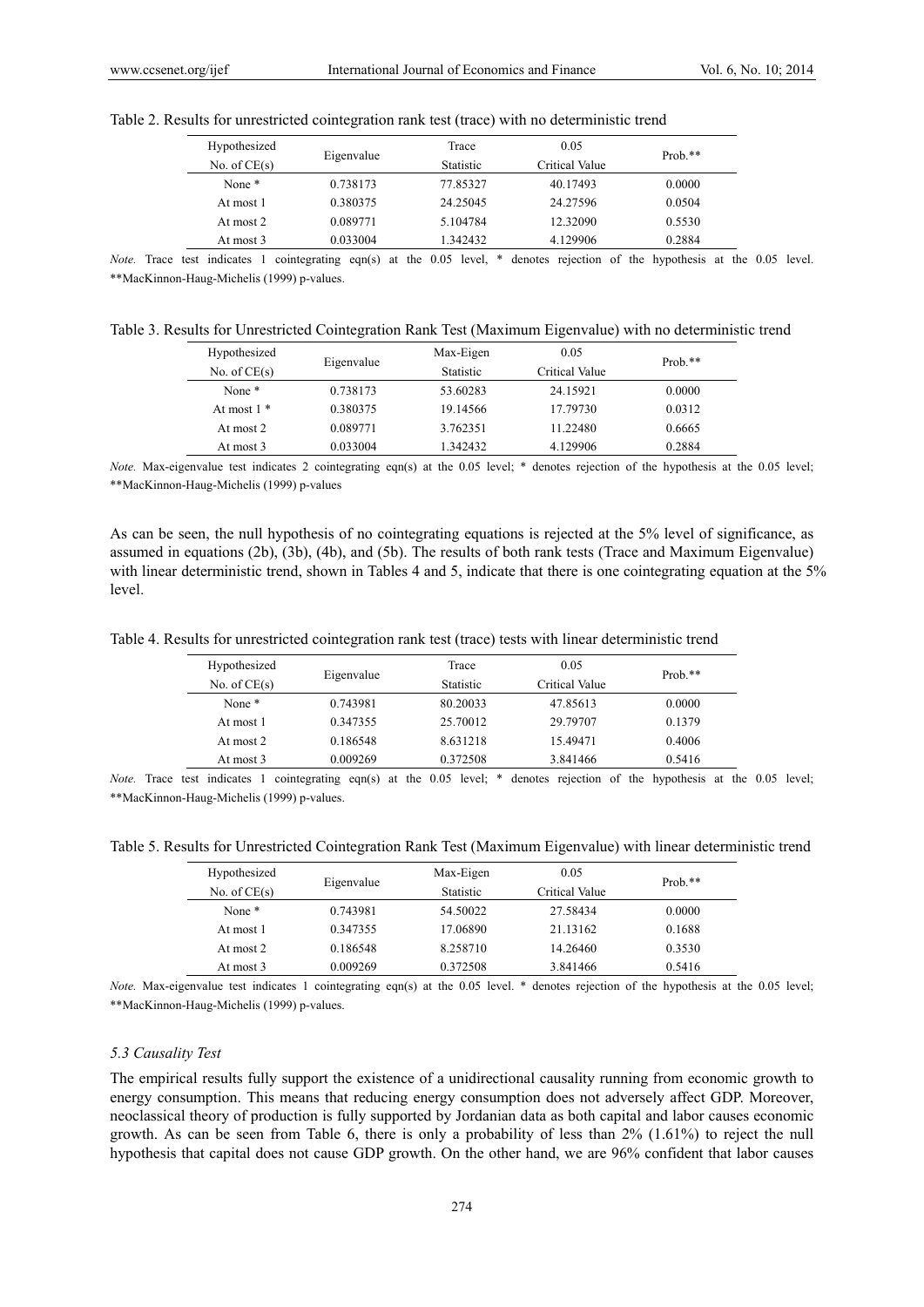output growth. More important to this paper is that energy consumption has no significant effect on economic growth.

Table 6. Pair wise granger causality tests

| Null Hypothesis:               | No. of Observations | F-Statistic | Probability | Result        |
|--------------------------------|---------------------|-------------|-------------|---------------|
| K does not Granger Cause GDP   | 40                  | 4.65712     | 0.0161      | Reject        |
| GDP does not Granger Cause K   |                     | 1.32356     | 0.2792      | Do not reject |
| L does not Granger Cause GDP   | 40                  | 3.53815     | 0.0399      | Reject        |
| GDP does not Granger Cause L   |                     | 1.25031     | 0.2989      | Do not reject |
| E does not Granger Cause GDP   | 40                  | 1.98693     | 0.1523      | Do not reject |
| GDP does not Granger Cause E   |                     | 3.64440     | 0.0365      | Reject        |
| L does not Granger Cause $K$   | 40                  | 8.44389     | 0.0010      | Reject        |
| K does not Granger Cause L     |                     | 0.09062     | 0.9136      | Do not reject |
| $E$ does not Granger Cause $K$ | 40                  | 3.16164     | 0.0547      | Do not reject |
| K does not Granger Cause $E$   |                     | 5.78664     | 0.0067      | Reject        |
| E does not Granger Cause L     | 40                  | 3.09734     | 0.0577      | Reject        |
| L does not Granger Cause $E$   |                     | 0.89413     | 0.4181      | Do not reject |

*Note. GDP* is real gross domestic product (million JD), *L* is labour, *K* is capital expressed in real gross capital formation (million JD), and *E* is energy consumption expressed in electricity consumption (kWh).

# **6. Conclusions**

This paper provides new empirical insight into the analysis of the relationship between energy consumption and economic growth for a small developing country considering the traditional factors of production in addition to energy factor. In this context, modeling energy consumption and economic growth in Jordan during 1971–2011 has enabled us to test energy consumption and economic growth relationship in a neo-classical aggregate production model. The empirical findings indicate that there exists long-run cointegration among output, labor, capital and energy use. Granger causality tests indicate that there exists Granger causality running from GDP to energy consumption, but Granger causality running from energy consumption to GDP does not exist. It can also be concluded that conservation hypothesis is applicable to Jordanian data more than the feedback or growth hypotheses.

An important policy implication of the analysis is that conservation in energy consumption is not a significant limiting factor to Jordanian economic growth. Therefore, energy supply constraints could be introduced with little impact on economic growth. This unidirectional causality provides empirical evidence that energy conservation policies are favourable for Jordanian economy. They also support the Government policies that aim at reducing public demand for energy consumption mainly to minimise foreign debt and its services. This should not be interpreted as energy has nothing to do with economic growth but rather there are other factors, such as labour and capital, which are more important to economic growth than energy consumption.

# **References**

- Abbasian, E., Nazari, M., Nasrindoost, M. (2010). Energy consumption and economic growth in the Iranian economy: Testing the causality relationship. *Middle-East Journal of Scientific Research, 5*, 374–381.
- Acaravci, A., & Ozturk, I. (2012). Electricity consumption and economic growth nexus: A multivariate analysis for Turkey. *Amfiteatru Economic, 14*, 246–257.
- Adom, P. K. (2011). Electricity consumption-economic growth nexus: The Ghanaian case. *International Journal of Energy Economics and Policy, 1*, 18–31.
- Akinlo, A. E. (2009). Electricity consumption and economic growth in Nigeria: Evidence from cointegration and co-feature analysis. *Journal of Policy Modeling, 31*, 681–693. http://dx.doi.org/10.1016/j.jpolmod.2009.03.004
- Al-Iriani, M. A. (2006). Energy–GDP relationship revisited: An example from GCC countries using panel causality. *Energy Policy, 34*, 3342–3350. http://dx.doi.org/10.1016/j.enpol.2005.07.005
- Ang, J. B. (2007). CO2 emissions, energy consumption, and output in France. *Energy Policy, 35*, 4772–4778. http://dx.doi.org/10.1016/j.enpol.2007.03.032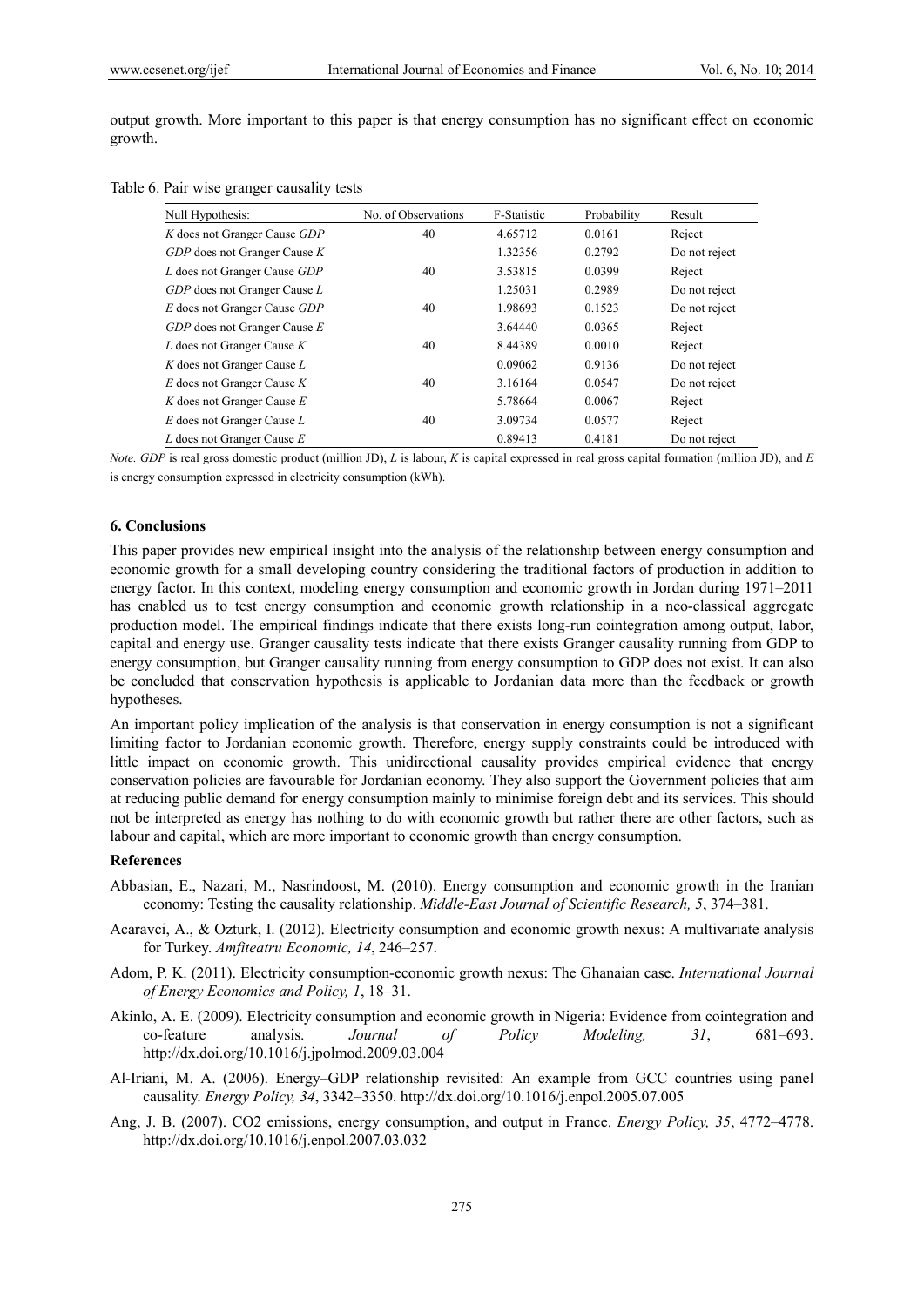- Apergis, N., & Payne, J. (2009a). CO2 emissions, energy usage, and output in Central America. *Energy Policy, 37*, 3282–3286. http://dx.doi.org/10.1016/j.enpol.2009.03.048
- Apergis, N., & Payne, J. (2009b). Energy consumption and economic growth in Central America: Evidence from a panel cointegration and error correction model. *Energy Economics, 31*, 211–216. http://dx.doi.org/10.1016/j.eneco.2008.09.002
- Apergis, N., & Payne, J. (2009c). Energy consumption and economic growth: Evidence from the Common wealth of Independent States. *Energy Economics, 31*, 641–647. http://dx.doi.org/10.1016/j.eneco.2009.01.011
- Azlina, A. A. (2012). Energy consumption and economic development in Malaysia: A multivariate cointegration analysis. *Procedia-Social and Behavioral Sciences, 65*, 674–681. http://dx.doi.org/10.1016/j.sbspro.2012.11.183
- Baranzini, A., Weber, S., Bareit, M., & Mathys, N. A. (2013). The causal relationship between energy use and economic growth in Switzerland. *Energy Economics, 36*, 464–470. http://dx.doi.org/10.1016/j.eneco.2012.09.015
- Bélaïd, F., & Abderrahmani, F. (2013). Electricity consumption and economic growth in Algeria: A multivariate causality analysis in the presence of structural change. *Energy Policy, 55*, 286–295. http://dx.doi.org/10.1016/j.enpol.2012.12.004
- Belloumi, M. (2009). Energy consumption and GDP in Tunisia: Cointegration and causality analysis. *Energy Policy, 37*, 2745–2753. http://dx.doi.org/10.1016/j.enpol.2009.03.027
- Bowden, N., & Payne, J. (2009). The causal relationship between U.S. energy consumption and real output: A disaggregated analysis. *Journal of Policy Modeling, 31*, 180–188. http://dx.doi.org/10.1016/j.jpolmod.2008.09.001
- Central Bank of Jordan. (2012). Annual Report, No. 49, Central Bank of Jordan, Amman.
- Chandran, V. G. R., Sharma, S., & Madhavan, K. (2010). Electricity consumption-growth nexus: The case of Malaysia. *Energy Policy, 38*, 606–612. http://dx.doi.org/10.1016/j.enpol.2009.10.013
- Chang, C. C. (2010). A multivariate causality test of carbon dioxide emissions, energy consumption and economic growth in China. *Applied Energy, 87*, 3533–3537. http://dx.doi.org/10.1016/j.apenergy.2010.05.004
- Chang, C. C., & Soruco, C. C. F. (2011). Energy conservation and sustainable economic growth: The case of Latin America and the Caribbean. *Energy Policy, 39*, 4215–4221. http://dx.doi.org/10.1016/j.enpol.2011.04.035
- Chen, S. T., Kou, H. I., & Chen, C. C. (2007). The relationship between GDP and electricity consumption in 10 Asian Countries. *Energy Policy, 35*, 2611–2621. http://dx.doi.org/10.1016/j.enpol.2006.10.001
- Chiou-Wei, S. Z., Chin, C., & Zhu, Z. (2008). Economic growth and energy consumption revisited-evidence from linear and nonlinear granger causality. *Energy Economics, 30*, 3063–3076. http://dx.doi.org/10.1016/j.eneco.2008.02.002
- Damette, O., & Seghir, M. (2013). Energy as a driver of growth in oil exporting countries? *Energy Economics, 37*, 193–199. http://dx.doi.org/10.1016/j.eneco.2012.12.011
- Erdal, G., Erdal, H., & Esengun, K. (2008). The causality between energy consumption and economic growth in Turkey. *Energy Policy, 36*(10), 3838–3842. http://dx.doi.org/10.1016/j.enpol.2008.07.012
- Fatai, K., Oxley, L., & Scrimgeour, F. G. (2004). Modelling the causal relationship between energy consumption and GDP in New Zealand, Australia, India, Indonesia, the Phillippines and Thailand. *Mathematics and Computers in Simulation, 64*, 431–445. http://dx.doi.org/10.1016/S0378-4754(03)00109-5
- Ghali, K. H., & El-Sakka, M. I. T. (2004). Energy consumption and output growth in Canada: A multivariate cointegration analysis. *Energy Economics, 26*, 225–238. http://dx.doi.org/10.1016/S0140-9883(03)00056-2
- Haghnejad, A., & Dehnavi, J. (2012). Energy consumption, economic growth, and pollution in selected OPEC countries: Testing the environmental Kuznets curve hypothesis. *Journal of Academic Research in Economics, 2*, 149–166.
- Halicioglu, F. (2009). An econometric study of CO2 emissions, energy consumption, income and foreign trade in Turkey. *Energy Policy, 37*, 1156–1164. http://dx.doi.org/10.1016/j.enpol.2008.11.012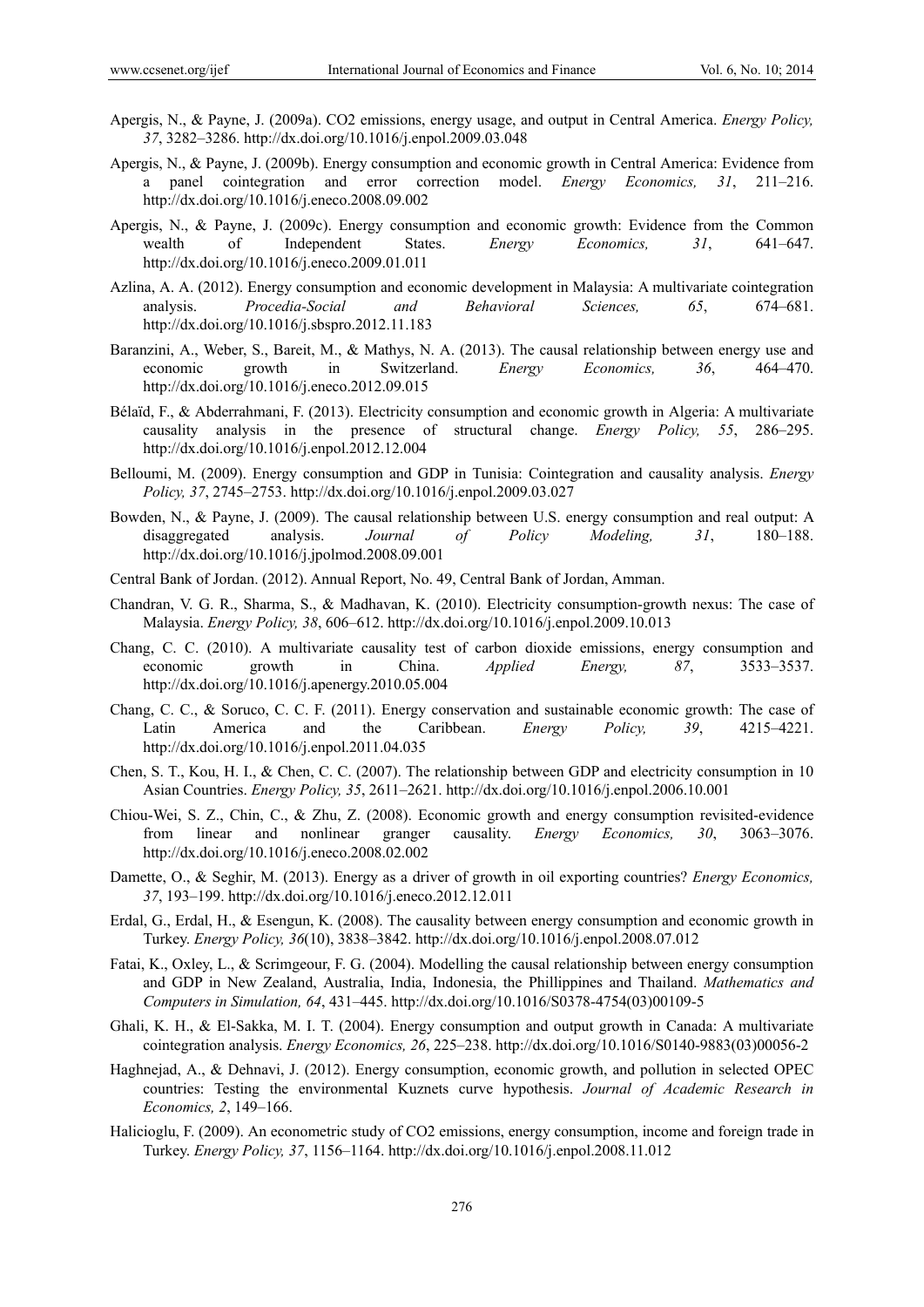- Hatemi-J, A., & Irandoust, M. (2005). Energy consumption and economic growth in Sweden: A leveraged bootstrap approach (1965–2000). *International Journal of Applied Econometrics and Quantitative Studies, 2*, 87–98.
- Ho, C., & Siu, K. W. (2007). A dynamic equilibrium of electricity consumption and GDP in Hong Kong: An empirical investigation. *Energy Policy, 35*, 2507–2513. http://dx.doi.org/10.1016/j.enpol.2006.09.018
- Hu, X., & Lin, X. (2013). A study of the relationship between electricity consumption and GDP growth in Hainan international tourism island of China. *Research in World Economy, 4*, 109–115. http://dx.doi.org/10.5430/rwe.v4n1p109
- Inglesi-Lotz, R., & Pouris, A. (2013). *On the causality and determinants of energy and electricity demand in South Africa: A review*. Department of Economics Working Paper Series, University of Pretoria, Working Paper: 2013–14.
- Jamil, F., & Ahmad, E. (2010). The relationship between electricity consumption, electricity prices and GDP in Pakistan. *Energy Policy, 38*, 6016–6025. http://dx.doi.org/10.1016/j.enpol.2010.05.057
- Javid, A. Y, Javid, M., & Awan, Z. A. (2013). Electricity consumption and economic growth: Evidence from Pakistan. *Economics and Business Letters, 2*, 21–32.
- Jobert, T., & Karanfil, F. (2007). Sectoral energy consumption by source and economic growth in Turkey. *Energy Policy, 35*, 5447–5456. http://dx.doi.org/10.1016/j.enpol.2007.05.008
- Jumbe, C. B. L. (2004). Cointegration and causality between electricity consumption and GDP: Empirical evidence from Malawi. *Energy Economics, 26*, 61–68. http://dx.doi.org/10.1016/S0140-9883(03)00058-6
- Khan, M. A., & Qayyum, A. (2009). The demand for electricity in Pakistan. *OPEC Energy Review*, March, 70– 96. http://dx.doi.org/10.1111/j.1753-0237.2009.00158.x
- Kouakou, A. K. (2011). Economic growth and electricity consumption in Cote d'Ivoire: Evidence from time series analysis. *Energy Policy, 39*, 3638–3644. http://dx.doi.org/10.1016/j.enpol.2011.03.069
- Lee, C., & Chang, C. (2007). Energy consumption and GDP revisited: A panel analysis of developed and developing countries. *Energy Economics, 29*, 1206–1223. http://dx.doi.org/10.1016/j.eneco.2007.01.001
- Lee, C., Chang, C., & Chen, P. (2008). Energy-income causality in OECD countries revisited: The key role of capital stock. *Energy Economics, 30*, 2359–2373. http://dx.doi.org/10.1016/j.eneco.2008.01.005
- Lee, C. C. (2005). Energy consumption and GDP in developing countries: A cointegrated panel analysis. *Energy Economics, 27*, 415–427. http://dx.doi.org/10.1016/j.eneco.2005.03.003
- Lee, C. C. (2006). The causality relationship between energy consumption and GDP in G-11 countries revisited. *Energy Policy, 34*, 1086–1093. http://dx.doi.org/10.1016/j.enpol.2005.04.023
- Lee, C. C., & Chang, C. P. (2005). Structural breaks, energy consumption, and economic growth revisited: Evidence from Taiwan*. Energy Economics, 27*, 857–872. http://dx.doi.org/10.1016/j.eneco.2005.08.003
- Lee, C. C., & Chang, C. P. (2008). Energy consumption and economic growth in Asian economies: A more comprehensive analysis using panel data. *Resource and Energy Economics, 30*, 50–65. http://dx.doi.org/10.1016/j.reseneeco.2007.03.003
- MacKinnon, J. G., Haug, A. A., & Michelis, L. (1999). Numerical distribution functions of likelihood ratio tests for cointegration. *Journal of Applied Econometrics, 14*, 563–577. http://dx.doi.org/10.1002/(SICI)1099-1255(199909/10)14:5<563::AID-JAE530>3.0.CO;2-R
- Mahadevan, R., & Asafu-Adjaye, J. (2007). Energy consumption, economic growth and prices: A reassessment using panel VECM for developed and developing countries. *Energy Policy, 35*, 2481–2490. http://dx.doi.org/10.1016/j.enpol.2006.08.019
- Mazbahul, G. A., & Nazrul, A. K. M. (2011). Electricity consumption and economic growth nexus in Bangladesh: Revisited evidences. *Energy Policy, 39*, 6145–6150. http://dx.doi.org/10.1016/j.enpol.2011.07.014
- Mehrara, M. (2007). Energy Consumption and Economic Growth: The Case of Oil Exporting Countries. *Energy Policy, 35*, 2939–2945. http://dx.doi.org/10.1016/j.enpol.2006.10.018
- Morimoto, R., & Hope, C. (2004). The impact of electricity supply on economic growth in Sri Lanka. *Energy Economics, 26*, 77–85. http://dx.doi.org/10.1016/S0140-9883(03)00034-3
- Mozumder, P., & Marathe, A. (2007). Causality relationship between electricity consumption and GDP in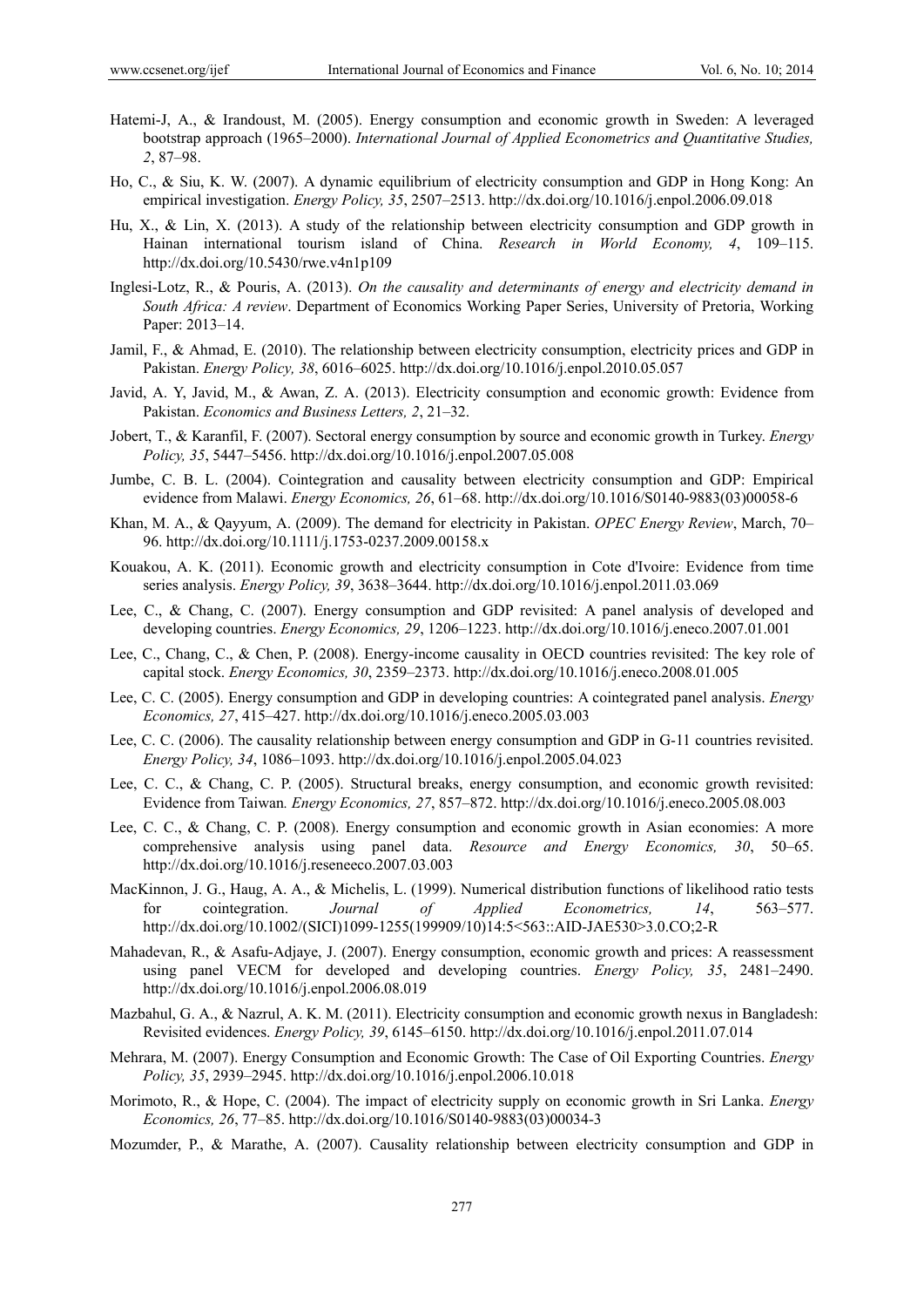Bangladesh. *Energy Policy, 35*, 395–402. http://dx.doi.org/10.1016/j.enpol.2005.11.033

- Narayan, P. K., & Smyth, R. (2005). Electricity consumption, employment and real income in Australia: Evidence from multivariate Granger causality tests. *Energy Policy, 33*, 1109–1116. http://dx.doi.org/10.1016/j.enpol.2003.11.010
- Narayan, P. K., & Smyth, R. (2008). Energy consumption and real GDP in G7 countries: New evidence from panel cointegration with structural breaks. *Energy Economics, 30*, 2331–2341. http://dx.doi.org/10.1016/j.eneco.2007.10.006
- National Electric Power Company. (2012). Annual Report 2011, National Electric Power Company, Amman.
- Odhiambo, N. (2009a). Energy consumption and economic growth nexus in Tanzania: An ARDL bounds testing approach. *Energy Policy, 37*, 617– 622. http://dx.doi.org/10.1016/j.enpol.2008.09.077
- Odhiambo, N. (2009b). Electricity consumption and economic growth in South Africa: A trivariate causality test. *Energy Economics, 31*, 635–640. http://dx.doi.org/10.1016/j.eneco.2009.01.005
- Odhiambo, N. (2010). Energy consumption, prices and economic growth in three SSA countries: A comparative study. *Energy Policy, 38*, 2463–2469. http://dx.doi.org/10.1016/j.enpol.2009.12.040
- Oh, W., & Lee, K. (2004a). Causal relationship between energy consumption and GDP revisited: The case of Korea 1970–1999. *Energy Economics, 26*, 51–59. http://dx.doi.org/10.1016/S0140-9883(03)00030-6
- Oh, W., & Lee, K. (2004b). Energy consumption and economic growth in Korea: Testing the causality relation. *Journal of Policy Modeling, 26*, 973–981. http://dx.doi.org/10.1016/j.jpolmod.2004.06.003
- Ouédraogo, I. (2010). Electricity consumption and economic growth in Burkina Faso: A cointegration analysis. *Energy Economics, 32*, 524–531. http://dx.doi.org/10.1016/j.eneco.2009.08.011
- Ouedraogo, N. S. (2013). Energy consumption and economic growth: Evidence from the economic community of West African States (ECOWAS). *Energy Economics, 36*, 637–647. http://dx.doi.org/10.1016/j.eneco.2012.11.011
- Ozturk, I., & Acaravci, A. (2010). The Causal Relationship between Energy Consumption and GDP in Albania, Bulgaria, Hungary and Romania: Evidence from ARDL Bound Testing Approach. *Applied Energy, 87*, 1938–1943. http://dx.doi.org/10.1016/j.apenergy.(2009).10.010.
- Ozturk, I., & Acaravci, A. (2011). Electricity consumption and real GDP causality nexus: Evidence from ARDL bounds testing approach for 11 MENA countries. *Applied Energy, 88*, 2885–2892. http://dx.doi.org/10.1016/j.apenergy.2011.01.065
- Paul, S., & Bhattacharya, R. N. (2004). Causality between energy consumption and economic growth in India: A note on conflicting results. *Energy Economics, 26*, 977–983. http://dx.doi.org/10.1016/j.eneco.2004.07.002
- Shahbaz, M., & Lean, H. H. (2012). The dynamics of electricity consumption and economic growth: A revisit study of their causality in Pakistan. *Energy, 39*, 146–153. http://dx.doi.org/10.1016/j.energy.2012.01.048
- Shahiduzzaman, M., & Alam, K. (2012). Cointegration and causal relationships between energy consumption and output: Assessing the evidence from Australia. *Energy Economics, 34*, 2182–2188. http://dx.doi.org/10.1016/j.eneco.2012.03.006
- Shiu, A., & Lam, P. (2004). Electricity consumption and economic growth in China. *Energy Policy, 32*, 47–54. http://dx.doi.org/10.1016/S0301-4215(02)00250-1
- Solarin, S. A., & Shahbaz, M. (2013). *Trivariate causality between economic growth, urbanisation and electricity consumption in Angola: Cointegration and causality analysis*. MPRA Paper No. 45580. Retrieved from http://mpra.ub.uni-muenchen.de/45580/
- Soytas, U., & Sari, R. (2003). Energy consumption and GDP: Causality relationship in G7 countries and emerging markets. *Energy Economics, 25*, 33–37. http://dx.doi.org/10.1016/S0140-9883(02)00009-9
- Soytas, U., & Sari, R. (2006a). Can China contribute more to the fight against global warming? *Journal of Policy Modelling, 28*, 837–846. http://dx.doi.org/10.1016/j.jpolmod.2006.06.016
- Soytas, U., & Sari, R. (2006b). Energy consumption and income in G-7 countries. *Journal of Policy Modelling, 28*, 739–750. http://dx.doi.org/10.1016/j.jpolmod.2006.02.003
- Soytas, U., & Sari, R. (2009). Energy consumption, economic growth, and carbon emissions: Challenges faced by an EU candidate member. *Ecological Economics, 68*(6), 1667–1675.